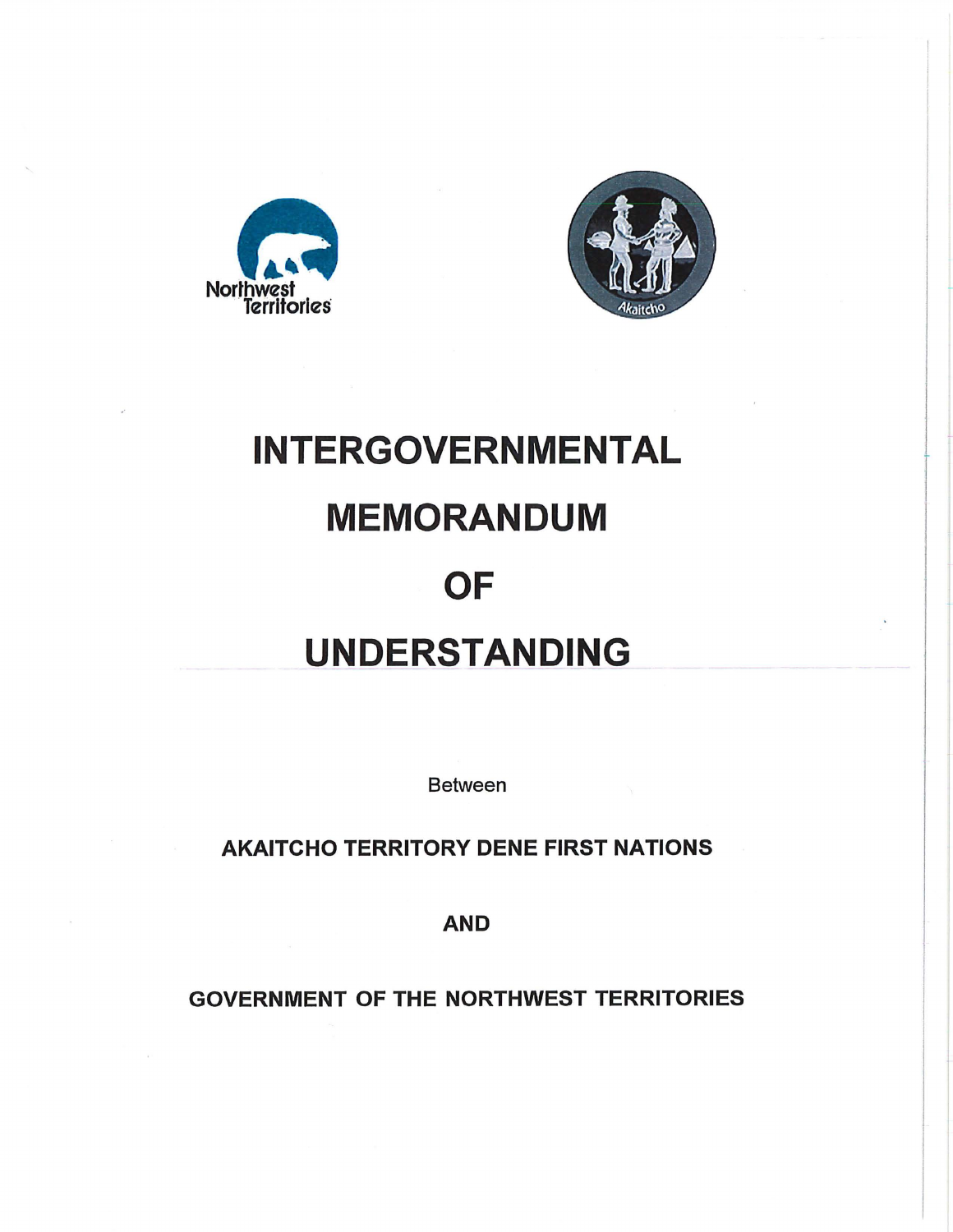#### **AKAITCHO TERRITORY DENE FIRST NATIONS AS REPRESENTED BY**

#### **NWT TREATY #8 TRIBAL CORPORATION**

**("Akaitcho DFN")** 

#### **AND**

### **GOVERNMENT OF THE NORTHWEST TERRITITORIES (GNWT) INTERGOVERNMENTAL MEMORANDUM OF**

#### **UNDERSTANDING**

#### **PREAMBLE**

- A. Whereas the three member First Nations of the Akaitcho Territory Dene First Nations (herein "Akaitcho DFN") have traditionally used and occupied lands in the Northwest Territories (herein "NWT"), Nunavut and Alberta from time immemorial;
- B. Whereas Akaitcho D F N are Lutsel K'e Dene First Nation, Deninu K'ue First Nation, and Yellowknives Dene First Nation of Detah and N'dilo;
- C. Whereas Chiefs and Headmen representing Akaitcho DFN signed Treaty on July 25, 1900 in Denlnu K'ue, in the Northwest Territories;
- D. Whereas the Akaitcho Territory Dene First Nations Framework Agreement (hereafter "Akaitcho Framework Agreement") dated July 25, 2000, was signed between Akaitcho DFN, Canada, and the Government of the Northwest Territories (herein "GNWT").
- E. Whereas the GNWT recognizes that the Akaitcho DFN are an Indigenous people of Canada and that the inherent right of self-government is an existing Aboriginal right under Section 35(1) of the Constitution Act, 1982;
- F. Whereas Akaitcho DFN and the GNWT are committed to achieving an Akaitcho Agreement by way of good faith negotiations;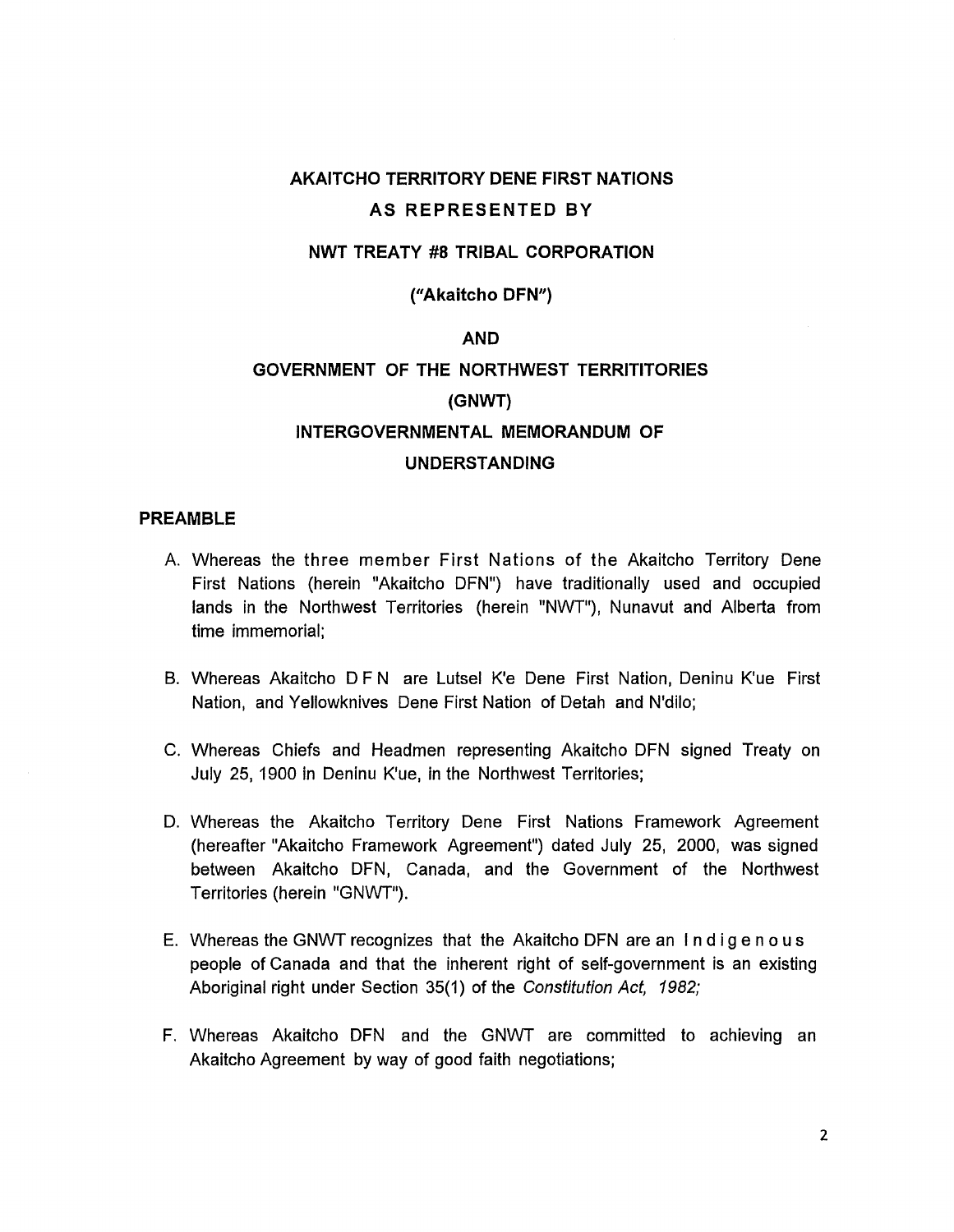- G. Whereas the Akaitcho DFN are the responsible Indigenous government on behalf of Akaitcho citizens and the GNWT is the public government on behalf of all the citizens of the NWT;
- H. Whereas Akaitcho DFN and the GNWT recognize their concurrent responsibility to Akaitcho citizens of the NWT;
- I. Whereas the GNWT is committed to building and maintaining a mutually respectful government-to-government relationship with Akaitcho DFN;
- J. Whereas Akaitcho DFN and the GNWT acknowledge that cooperation and coordination among political leadership and senior officials is key to fulfilling the potential of the government-to-government relationship; and,
- K. Whereas Akaitcho DFN and the GNWT acknowledge their unique and evolving government-to-government relationship and agree to work with one another on the basis of mutual respect, recognition and responsibility.

Now therefore, both Governments wish to continue their formalized government-togovernment relationship, through a renewed intergovernmental agreement and operationalize the relationship by way of continued regular meetings of political leadership and senior officials.

#### **1. PRINCIPLES**

- 1.1 Akaitcho DFN and the GNWT recognize and respect the diversity of cultures, history and traditions among the people of the Northwest Territories and respect that different governments may have unique political and policy priorities.
- 1.2 Akaitcho DFN and the GNWT welcome the opportunity to deepen their understanding of each other's views and commit to working together to make progress and achieve outcomes on matters of mutual interest.
- 1.3 Akaitcho DFN and the GNWT agree to work together to achieve a respectful, strong and meaningful government-to-government relationship, with effective communication and information sharing.
- 1.4 Akaitcho DFN and the GNWT recognize that, in addition to the intergovernmental agreements and bodies identified in the Akaitcho Framework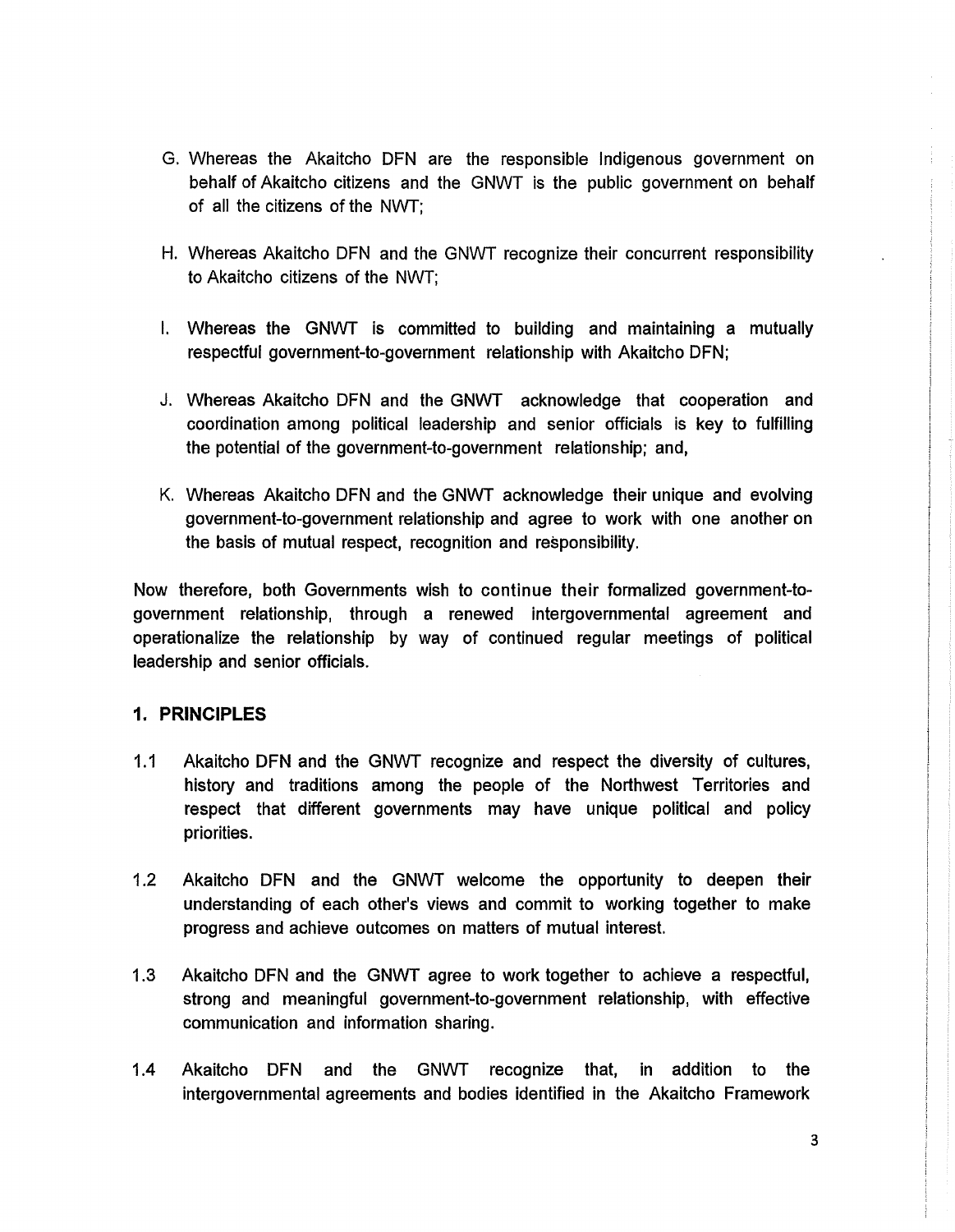Agreement, additional bilateral arrangements and agreements may be appropriate in order to facilitate cooperation between their respective Governments.

- 1.5 Akaitcho DFN and the GNWT commit to constructive collaboration, a spirit of cooperation and mutual respect, knowing that cooperation will help to maximize the benefit for the people served by each respective Government.
- 1.6 Akaitcho DFN and the GNWT recognize that there may be different perspectives on various issues and that agreement may not always be achievable on all issues.
- 1.7 Through discussion and information sharing, a deeper understanding of each other's perspectives and appreciation is achieved.

#### 2. OBJECTIVES

- 2.1 The specific objectives of this Intergovernmental Memorandum of Understanding are:
	- a. To enhance the practical realization of the governmentto-government relationship;
	- b. To enhance the day-to-day interaction, cooperation and coordination of Akaitcho DFN and the GNWT; and
	- c. To raise issues and resolve concerns in a manner that reflects Akaitcho DFN and public interests.

#### 3. PRIORITY AREAS OF DISCUSSION AND COOPERATION

- 3.1 Priority areas for discussion and consideration will include, but not be limited to:
	- a. Economic development, to realize the potential for Akaitcho citizens to participate fully in all aspects of the Northern economy;
	- b. Management of air, land, water and wildlife issues;
	- c. Employment, skill development and job training for Akaitcho citizens;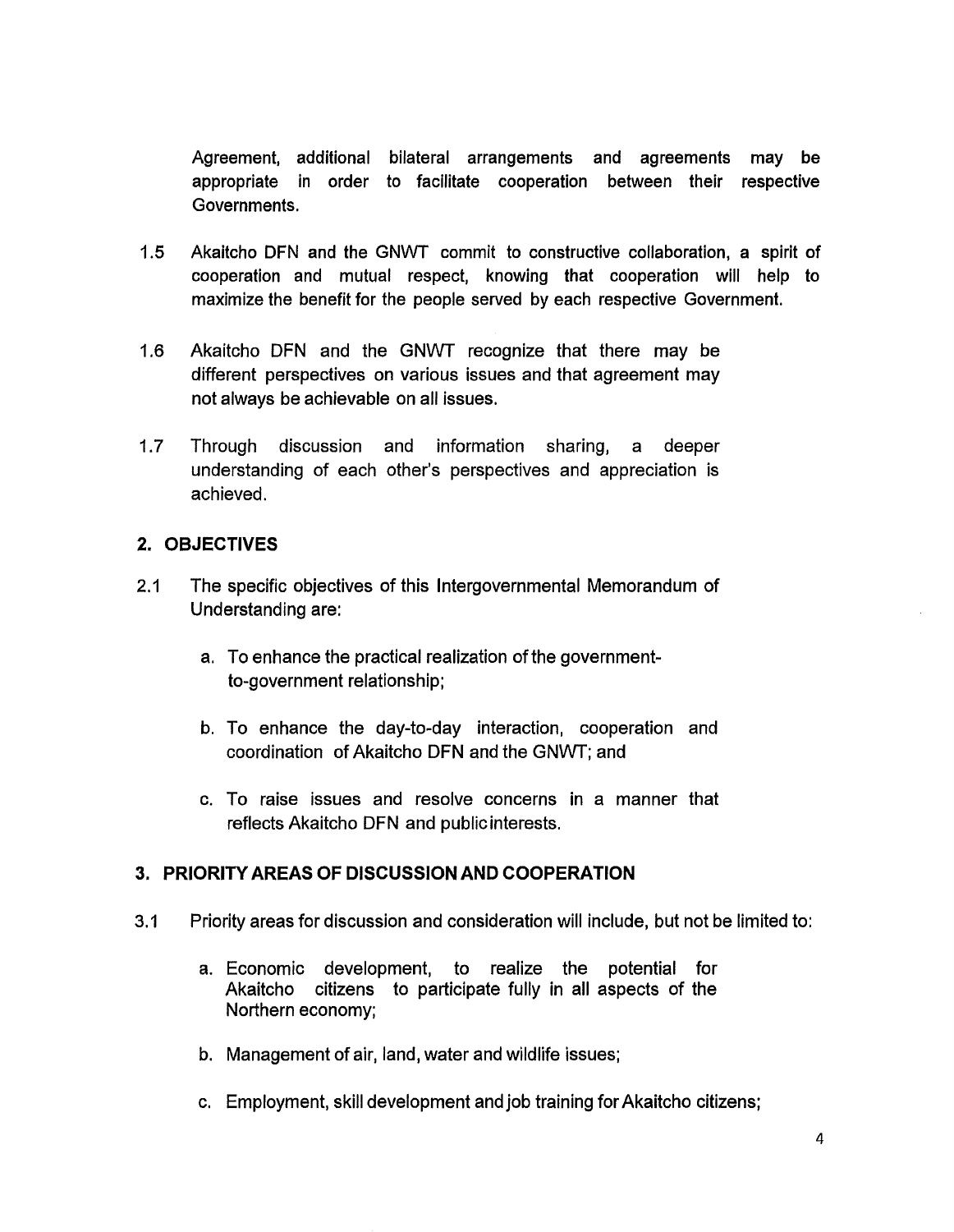- d. The provision of effective social programs in all Akaitcho communities, most notably health services, education, income support, services for Elders, housing, policing, justice; and
- e. Any other areas of mutual interest identified by Akaitcho DFN and the GNWT.

#### **4. INTERGOVERNMENTAL AGREEMENTS**

4.1 Where appropriate, Akaitcho DFN and the GNWT will endeavor to achieve intergovernmental agreements on the above mentioned issues and other matters of concern and interest.

#### **5. INFORMATION SHARING**

#### **INFORMATION SHARING & COMMUNICATION**

- 5.1 Akaitcho DFN and the GNWT recognize that in order to effectively make progress on areas of mutual interest it is important that information be shared in an open and timely manner, subject to any constraints imposed by law.
- 5.2 Akaitcho DFN and the GNWT are committed to meaningful communication on GNWT initiatives that may have an impact on the Akaitcho DFN.
- 5.3 In order to facilitate achieving effective progress on areas of mutual interest, Akaitcho DFN and the GNWT will adhere to the following protocols for effective communication between governments:
	- Each government will notify the other, in advance of upcoming activities, emergent issues of concern, and upcoming public engagement or consultations. For example, the GNWT shall advise Akaitcho DFN when Ministers are intending to visit Akaitcho DFN communities.
- 5.4 The protocol for formal correspondence includes, but is not limited to:
	- a. GNWT formal correspondence addressed to the Akaitcho DFN should be copied to:
		- o the Akaitcho DFN Negotiations Coordinator,
		- o the Premier of the Northwest Territories,
		- o the Principal Secretary,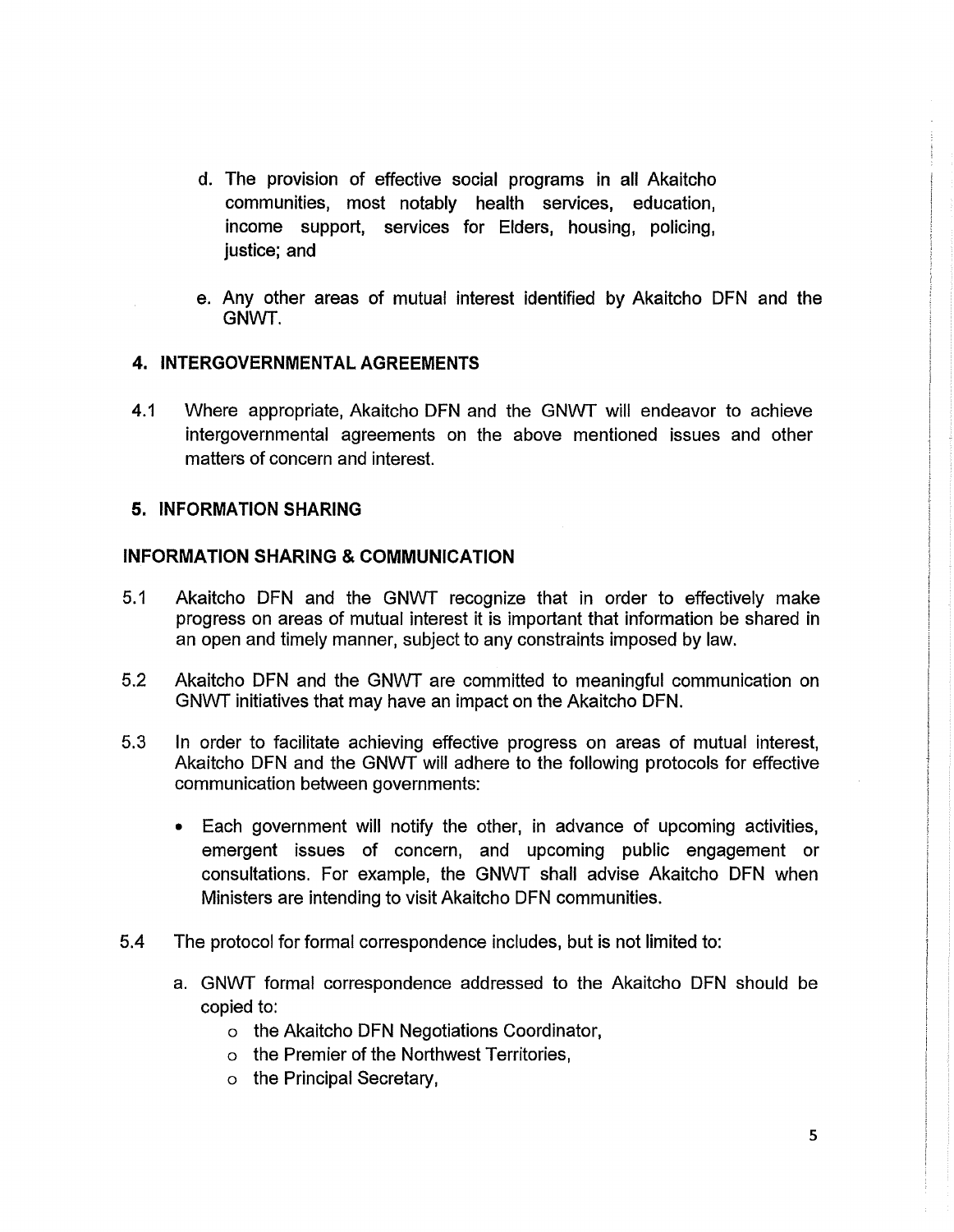- o the Secretary to Cabinet, and
- o the Deputy Secretary, Executive and Indigenous Affairs.
- b. Akaitcho DFN formal correspondence addressed to the Premier of the Northwest Territories should be copied to:
	- o the Principal Secretary,
	- o the Secretary to Cabinet, and
	- o the Deputy Secretary, Executive and Indigenous Affairs.
- c. Akaitcho DFN formal correspondence addressed to Ministers of the GNWT should be copied to:
	- o the Premier of the Northwest Territories; and,
	- o the Principal Secretary,
	- o the Secretary to Cabinet, and
	- o the Deputy Secretary, Executive and Indigenous Affairs.
- d. Without altering protocols set out in the foregoing provisions, to facilitate the effective and efficient ongoing exchange of information for specific operational processes, the elected leaders may be asked to identify a senior official properly mandated and authorized to coordinate on behalf of their respective government, if it is other than the elected leader.
- e. Formal correspondence addressed to lead senior officials should be copied to:
	- o the Akaitcho DFN Chiefs,
	- o the Akaitcho DFN Negotiations Coordinator,
	- o the Akaitcho Territory Government if applicable,
	- o the Premier of the Northwest Territories,
	- o the Principal Secretary,
	- o the Secretary to Cabinet, and
	- o the Deputy Secretary, Executive and Indigenous Affairs.

#### **6. GOVERNMENT-TO-GOVERNMENT MEETINGS**

#### Meetings of Elected Leaders

- 6.1 Regular meetings of elected leaders will build and maintain a mutually respectful government-to-government relationship between Akaitcho DFN and theGNWT.
- 6.2 There shall be one meeting per year between Akaitcho DFN Chiefs and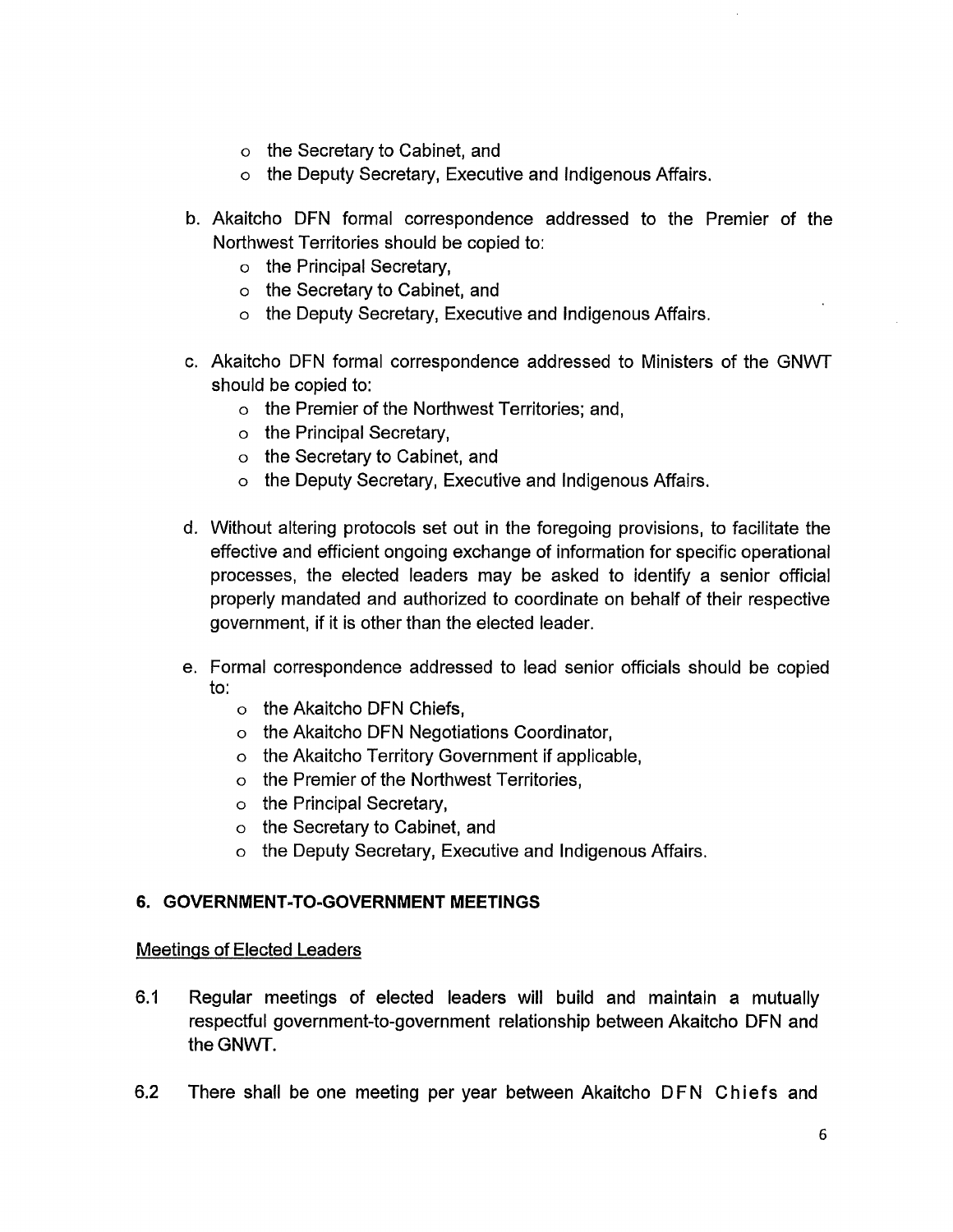Members of the GNWT Executive Council.

- 6.3 Meetings will rotate between Akaitcho DFN communities and Yellowknife.
- 6.4 In order to ensure that a dialogue takes place during the Operating and Maintenance and Capital Planning processes, efforts will be made to hold meetings in the first or third quarter of the year.
- 6.5 Meetings will be co-chaired by the Premier of the Northwest Territories and one of the Akaitcho DFN Chiefs.
- 6.6 Each Government may invite other elected officials, senior staff and other advisors, such as Elders, to attend these meetings. Only the Akaitcho DFN Chiefs and Members of the GNWT Executive Council will sit at the table.
- 6.7 Prior to these meetings, the Governments shall reach agreement on a joint agenda. Where applicable, briefing materials, reports or other documents may be shared between Governments.
- 6.8 Prior the end of the meeting, the Governments will agree upon a joint summary of outcomes and commitments.
- 6.9 Officials from Akaitcho DFN and the GNWT shall develop and maintain a matrix of commitments in support of the meetings to ensure that meeting outcomes are fulfilled, where applicable.

#### Meetings of Officials

- 6.10 Meetings between senior officials will support the government-togovernment work of elected leaders.
- 6.11 Each Government will designate a lead official responsible for coordinating preparation and follow-up of the meetings of elected leaders.
- 6.12 Officials of each Government shall meet in order to assist in the scheduling of, and preparation for, meetings of elected leaders including developing a joint agenda and shared briefing materials, where applicable.
- 6.13 After meetings of elected leaders, officials will meet quarterly to discuss the summary of outcomes and commitments matrix on progress and provide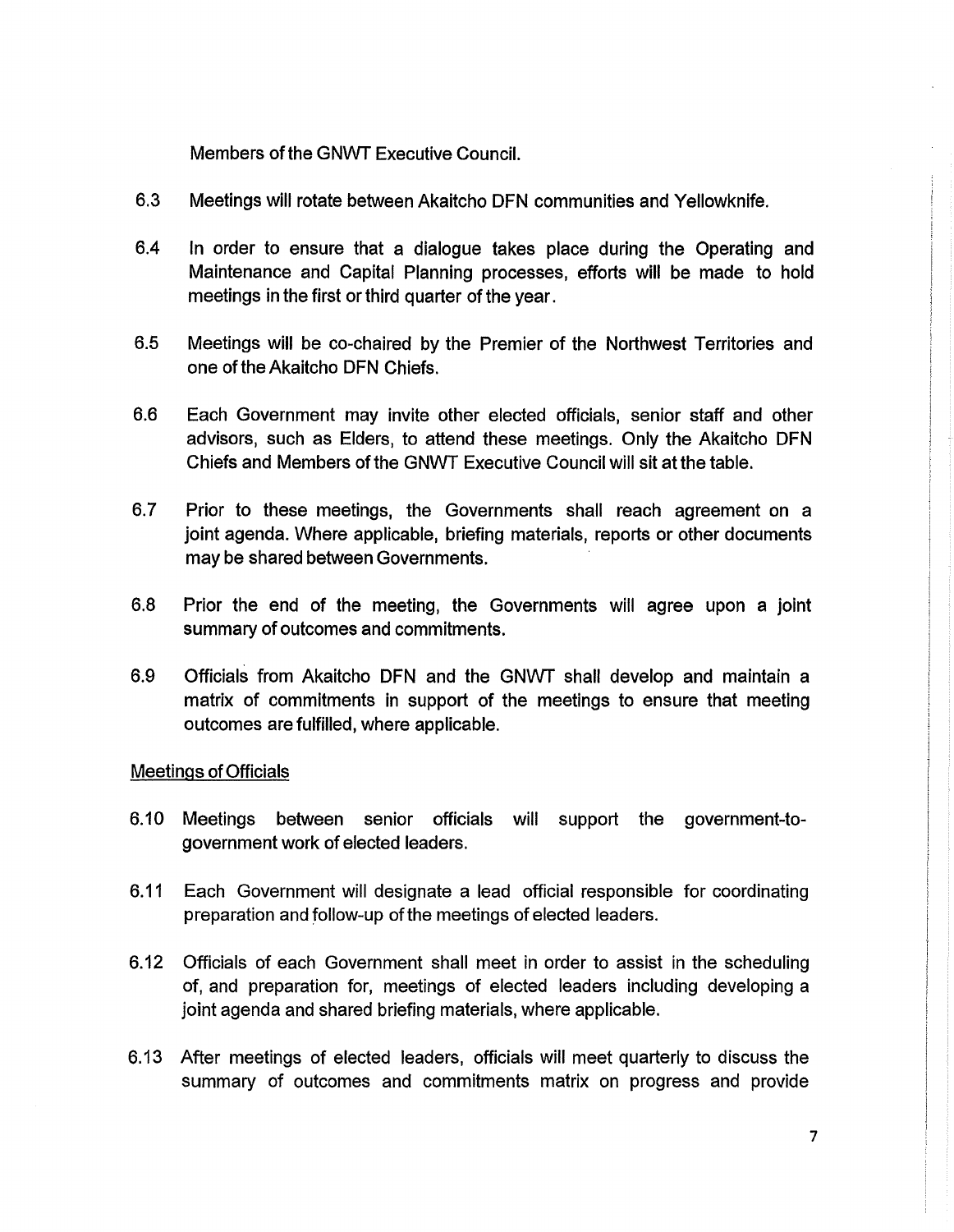updates in support of the meetings to ensure that meeting outcomes are fulfilled where applicable.

6.14 Senior officials from Akaitcho DFN may be invited on occasion to the GNWT Regional Management Committee meetings.

#### **7. COSTS**

7.1 All costs associated with the activities referenced in this agreement are the responsibility of the participating Government.

#### **8. EFFECT OF THE AGREEMENT**

- 8.1 Nothing in this Intergovernmental Memorandum of Understanding creates legally binding obligations.
- 8.2 Nothing in this Intergovernmental Memorandum of Understanding shall constrain the respective Governments from exercising their powers and responsibilities.
- 8.3 Nothing in this Intergovernmental Memorandum of Understanding prevents Akaitcho DFN and the GNWT from participating in other intergovernmental processes or agreements.

#### **9. TERMS OF THE AGREEMENT**

- 9.1 This Intergovernmental Memorandum of Understanding shall be in effect for a period of four years from the date of signing.
- 9.2 This Intergovernmental Memorandum of Understanding may be periodically reviewed and, upon written consent, may be renewed for a further term as agreed to by both Governments.
- 9.3 This Intergovernmental Memorandum of Understanding may be reviewed and amended upon written notice being given to the other Government at least 60 days in advance, with the mutual agreement of both Governments.
- 9.4 This Intergovernmental Memorandum of Understanding may be terminated by either Government upon written notice to the other Government at least 60 days in advance of the termination date.